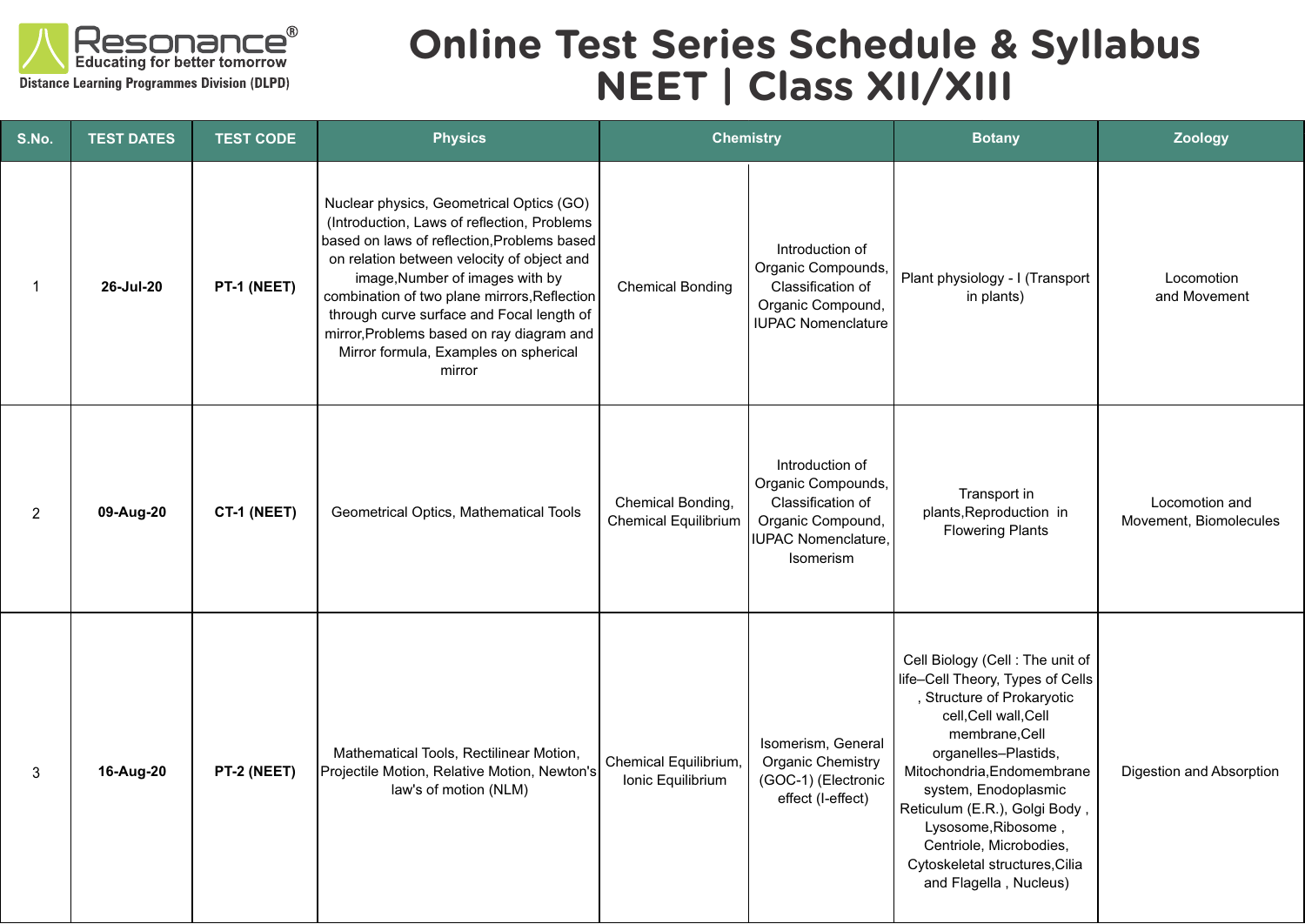| S.No. | <b>TEST DATES</b> | <b>TEST CODE</b> | <b>Physics</b>                                                                                                                                                                                                                                                                                                                                                                                            | <b>Chemistry</b>                                                                                                                                                                                   |                                                                                                           | <b>Botany</b>                                                                                                                                                                                                                                                                                                                                                                                                                     | <b>Zoology</b>                                                                                                                                                                                                                                                                                                               |
|-------|-------------------|------------------|-----------------------------------------------------------------------------------------------------------------------------------------------------------------------------------------------------------------------------------------------------------------------------------------------------------------------------------------------------------------------------------------------------------|----------------------------------------------------------------------------------------------------------------------------------------------------------------------------------------------------|-----------------------------------------------------------------------------------------------------------|-----------------------------------------------------------------------------------------------------------------------------------------------------------------------------------------------------------------------------------------------------------------------------------------------------------------------------------------------------------------------------------------------------------------------------------|------------------------------------------------------------------------------------------------------------------------------------------------------------------------------------------------------------------------------------------------------------------------------------------------------------------------------|
| 4     | 28-Sep-20         | PT-3 (NEET)      | Rigid Body Dynamics (RBD), Simple<br>Harmonic Motion (SHM), Electrostatics<br>(Electrostatic Equilibrium, Electric<br>field, Electric field due to a point, Charge,<br>line charge, ring, Electric field due to disc)                                                                                                                                                                                     | Ionic Equilbrium,<br>Coordination<br>Compounds, Surface<br>Chemistry , Boron<br>family, Carbon family,<br><b>Electro Chemistry</b><br>(Standard Hydrogen<br>electrode, Electro<br>chemical Series) | Eelectronic effect &<br>their application                                                                 | Plant physiology - II<br>(Photosysnthesis, Respiration),<br>Genetics (Principles of<br>Inheritance & Variations-<br>Introduction, Mendelism,<br>Causes of mendel's<br>success, Terminology of<br>genetics, Monohybrid cross,<br>Back cross, Test cross, Law<br>of dominance, Law of<br>segregation, Dihybrid cross<br>and law of independent<br>assortment, Exceptions of<br>Mendel's law - Incomplete<br>dominance, codominance) | Body fluids and<br>Circulation, Excretory<br>Products and their<br>Elimination                                                                                                                                                                                                                                               |
| 5     | 01-Nov-20         | CT-2 (NEET)      | Mathematical Tools, Rectilinear Motion,<br>Projectile Motion, Relative Motion, NLM,<br>Friction, Work, Power, Energy (WPE),<br>Circular Motion, Centre of mass<br>(COM), RBD, SHM, Electrostatics,<br>Gravitation, Current Electricity (Current,<br>Current density, Resistance, Dependence of<br>Resistance and Resistivity on Temperature<br>Electric power & Battery, Relative Potential,<br>KCL & KVL | Coordination<br>Compound, Surface<br>Chemistry, Boron<br>family, Carbon family,<br>Electro Chemistry, p-<br>Block (Nitrogen &<br>Oxygen<br>family), Metallurgy                                     | Electronic effect &<br>their application, SN1<br>SN2, E1, E2 of alkyl<br>halide                           | Cell Biology, Plant physiology -<br>II (Photosysnthesis,<br>Respiration), Genetics                                                                                                                                                                                                                                                                                                                                                | Digestion and Absorption,<br>Breathing and Exchange of<br>gases, Body fluids and<br><b>Circulation, Excretory Products</b><br>and their Elimination, Neural<br><b>Control and Coordination</b>                                                                                                                               |
| 6     | 13-Dec-20         | CT-3 (NEET)      | Mathematical Tools, Rectilinear Motion,<br>Projectile Motion, Relative Motion, NLM,<br>Friction, Work, Power, Energy (WPE),<br>Circular Motion, Centre of mass<br>(COM), RBD, SHM, Electrostatics,<br>Gravitation, Current Electricity, Heat<br>Transfer, Capacitor, EMF, Electro<br>Magnetice Induction (EMI), Alternating<br>current (AC), String wave                                                  | Boron family, carbon<br>family, Electro<br>chemistry, Nitrogen<br>family, Oxygen<br>family, Solution &<br>Colligative properties,<br>Halogen & Nobel gas,<br>Thermodynamics                        | Reaction<br>Mechanism,<br><b>Chemical Reaction of</b><br>alkane, alkene,<br>alkyne & Their<br>preparation | Cell Biology, Plant physiology -<br>II (Photosysnthesis,<br>Respiration),<br>Genetics, Biological<br>Classification, Plant Kingdom,<br>Plant Morphology (Root, Stem,<br>Leaves, Inflorescence, Flower -<br>calyx, corolla, Flower -<br>androecium, gynoecium, Fruit -<br>Simple fruit & its<br>types, Aggregate fruit,<br>Composite fruits)                                                                                       | Digestion and Absorption,<br>Breathing and Exchange of<br>Gases, Body Fluids and<br><b>Circulation, Excretory Products</b><br>and their Elimination, Neural<br>Control and Coordination,<br>Chemical Coordination and<br>Integration, Reproduction in<br>Organisms, Human<br>Reproduction, Reproductive<br>Health, Evolution |
| 7     | 10-Jan-21         | PT-4 (NEET)      | Sound wave, wave optics, Semi-conductor,<br>Electromagnetic Waves (EMW)                                                                                                                                                                                                                                                                                                                                   | Thermodynamics,<br>Chemical Kinetics ,s-<br><b>Block</b>                                                                                                                                           | Aromatic compounds<br>& Their chemical<br>reaction                                                        | Plant Morphology, Plant<br>Anatomy, Ecology (Organism<br>and Population-Abiotic factors-<br>Light temperature, Soil,<br>Response to abiotic factors,<br><b>Ecological Adaptations)</b>                                                                                                                                                                                                                                            | Biology in Human welfare<br>(Health and Disease)                                                                                                                                                                                                                                                                             |